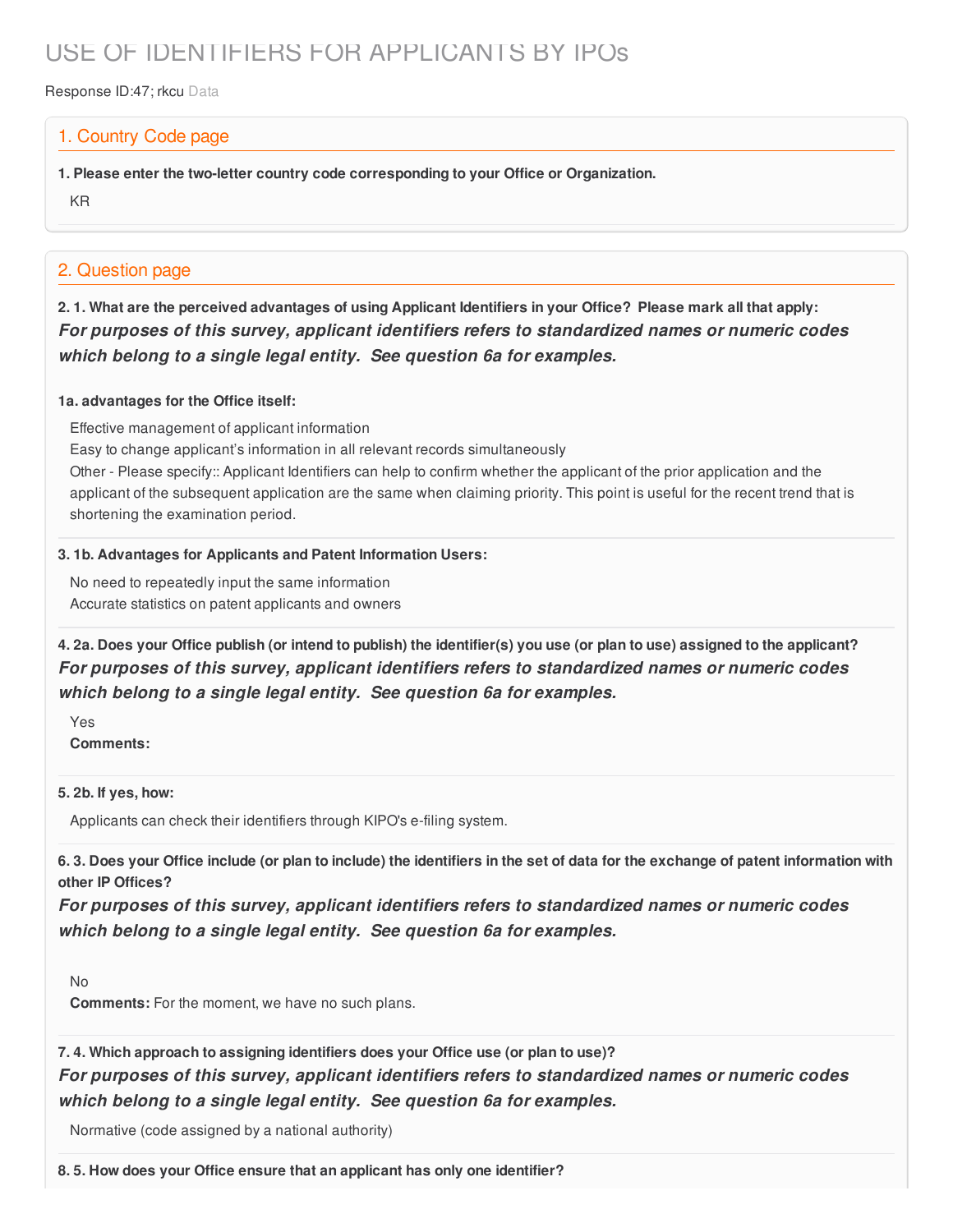# *For purposes of this survey, applicant identifiers refers to standardized names or numeric codes which belong to a single legal entity. See question 6a for examples.*

In case of national applicants,: KIPO utilizes Resident Registration Number or Business License Number etc. In case of foreign applicants,: KIPO utilizes Foreigner Registration Number or Business License Number etc.

#### **9. 6a. What information does your Office request in order to determine identifiers for national applicants?**

# *For purposes of this survey, applicant identifiers refers to standardized names or numeric codes which belong to a single legal entity. See question 6a for examples.*

#### Copy from the register of legal entities

#### E-mail address

Other. Please specify:: [Applicant Name] Korean Name and English Name (In the case of natural persons, the applicant name should be the same as that of the passport.); [Applicant Information] (Natural Person) Resident registration number, (Cooperation) Corporate Registration Number and Business License Number, (National Organization) Serial Number or Business License Number, (Association or Foundation that is not a juridical person) Business License Number; [Telephone Number] Telephone Number of Applicant; [Postal Code and Address] (Natural Person) Address based on Resident Registration, (Cooperation) Address of headquarters based on certificate of corporate registration; [E-mail address] (optional information) E-mail address of Applicant; [Mobile number] (optional information) Mobile number of Applicant; [Submitting person's seal (or signature)]; [Information of Patent Attorney or Agent] The name and address or place of business of a patent attorney or agent in case that a patent attorney or agent submits the application form on behalf of the applicant; [Accompanying Documents] (National Natural Person) a copy or abstract of the resident registration, (National Corporation) Certificate of Corporate Registration and Certificate of Business License, (National Organization) One of Certificate of Serial Number or Certificate of Business License, (Association or Foundation that is not a juridical person) Certificate of Business License

**Comments:** [The Article 28-2 of the Korean Patent Act] Article 28-2 (Entry of Identification Number) (1) A person specified by Ordinance of the Ministry of Trade, Industry and Energy, who initiate a patent-related procedure, shall apply for issuance of his/her identification number to the Commissioner of the Korean Intellectual Property Office or the President of the Korean Intellectual Property Trial and Appeal Board. (2) Upon receipt of an application under paragraph (1), the Commissioner of the Korean Intellectual Property Office or the President of the Korean Intellectual Property Trial and Appeal Board shall issue an identification number to the applicant and notify the applicant thereof. (3) The Commissioner of the Korean Intellectual Property Office or the President of the Korean Intellectual Property Trial and Appeal Board shall, ex officio, issue an identification number to a person who initiates a patent-related procedure, if the person fails to apply for his/her identification number under paragraph (1), and shall notify the person thereof. (4) A person issued his/her identification number under paragraph (2) or (3) shall state the identification number in the documents specified by Ordinance of the Ministry of Trade, Industry and Energy, when he/she takes a patent-related procedure. In such cases, he/she may elect not to state his/her domicile (if such person is a corporation, its place of business) in such documents, notwithstanding this Act or any order issued under this Act. (5) Paragraphs (1) through (4) shall apply mutatis mutandis to an agent of a person who takes a patentrelated procedure. (6) Filing applications for issuance of an identification number, and issuance and notification of an identification number, and other matters necessary for identification numbers shall be prescribed by Ordinance of the Ministry of Trade, Industry and Energy. [The Article 9 of the Enforcement Rules of the Korean Patent Act] Article 9 (Granting Applicant Code, etc.) of Enforcement of the Patent Act (1) The "persons designated by the Decree of Ministry of Knowledge-based Economy" under Article 28-2 (1) of the Patent Act shall refer to any of the following persons: 1. applicant for registration; 2. successor of eligibility for patent right; 3. requestor for examination; 4. (deleted) < Sep. 29, 2006> 5. (deleted) < Sep. 29, 2006> 6. requestor for correction; 7. applicant for priority examination; 8. information tipper of patent application; 8-2. requestor for retrial; 9. requestor for trial, defendant of trial and joint parties to trial; 10. patentee; 11. exclusive licensee or nonexclusive licensee; or 12. pledge holder. (2) Any person having applicant code under Article 28-2 (1), of the Patent Act shall submit to the Commissioner of the Korean Intellectual Property Office or the President of the Korean Intellectual Property Trial and Appeal Board appended Form 4 - Application for Granting Applicant Code. (3) Where a person granted with an applicant code it is to change or correct name, address (for corporation, the company name and address of its business place), signature, registered seal, phone number, etc. he/she shall submit to the Commissioner of the Korean Intellectual Property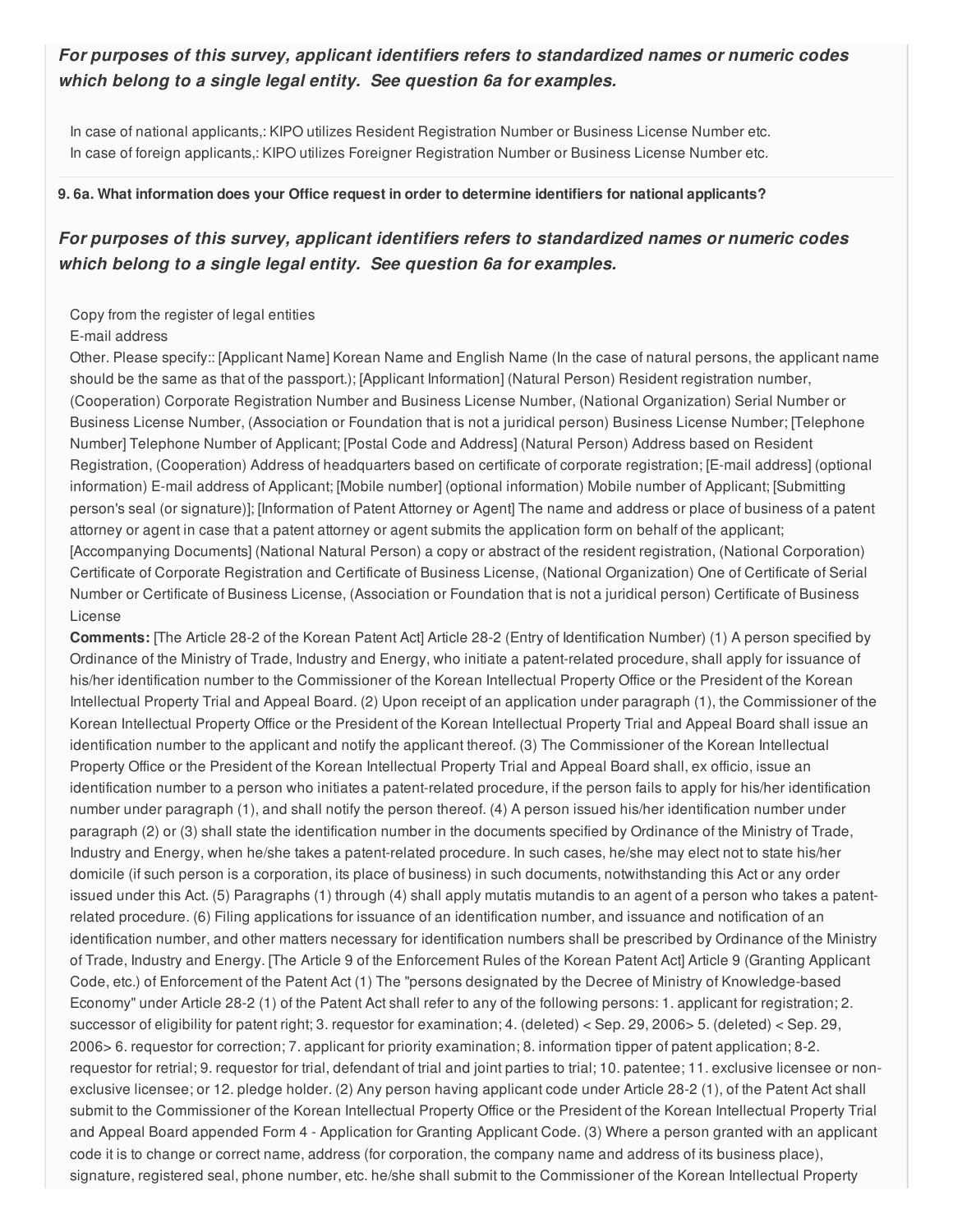Office Form 5 - Report on Amendment to Applicant Code appended to the Enforcement Rules of the Patent Act. (4) To correct the applicant code which has been granted twice or granted with error, the said person shall submit to the Commissioner of the Korean Intellectual Property Office appended Form 5 - Report on Amendment to Applicant Code, attaching thereto the following documents: 1. one (1) copy of a document verifying the contents of the amendment; and 2. one (1) copy of a document verifying the right of agency in the event that an agent performs the procedures. (5) If an applicant code has been granted twice or granted with error, the Commissioner of the Korean Intellectual Property Office shall correct or cancel the code ex officio. In this case, the Commissioner shall notify the person granted with the applicant code of the fact of such correction or cancellation made ex officio.

**10. 6b. What information does your Office request in order to determine identifiers for foreign applicants?** *For purposes of this survey, applicant identifiers refers to standardized names or numeric codes which belong to a single legal entity. See question 6a for examples.*

# Copy from the register of legal entities E-mail address

Other. Please specify:: [Applicant Name] Korean Name and English Name (In the case of natural persons, the applicant name should be the same as that of the passport.); [Applicant Information] (Natural Person) Foreigner Registration Number, (Cooperation) Corporate Registration Number and Business License Number; [Telephone Number]; [Postal Code and Address] (Natural Person) Address based on Foreigner Registration and his/her Nationality, (Cooperation) Address of headquarters based on certificate of corporate registration (In the case of an overseas address, both transliteration of the overseas address by loanword orthography and the overseas address in English shall be provided.); [E-mail address] (optional information) E-mail address of applicant; [Mobile number] (optional information) Mobile number of applicant; [Submitting person's seal (or signature)] If there is no address (or place of business) in Korea, then it is not necessary to submit this information.; [Information of Patent Attorney or Agent] The name and address or place of business of a patent attorney or agent in case that a patent attorney or agent submits the application form on behalf of the applicant; [Accompanying Documents] (Foreign Natural Person) One of Certificate of nationality, Priority certificate and Certificate of foreigner registration, (Foreign Corporation) One of Certificate of Nationality of Corporation, Certificate of Corporate Registration and Priority Certificate

# 11.7a. Does your Office consider that a Global Identifier (GID) would be a desirable solution for applicant name **standardization?**

Yes **Comments:**

### **12. 7b. If yes, could you suggest how the GID should be established and maintained?**

1. The international bureau (IB) issues global identifiers (GIDs) to applicants of international applications under PCT.

2. The IB can consider address (or place of business), telephone number, e-mail address, nationality, tax number, etc. to identify and manage the information of each applicant.

3. The IB recommends (or enforces) applicants use their global identifiers for their international applications under PCT.

4. The IB constructs and distributes the applicant name table by GIDs to the IP Offices and the IP Offices returns applicant names (for the national phase) corresponding to GIDs.

5. The IB updates its applicant name table based on both GIDs and the applicant information submitted by the IP Offices.

6. The IB disseminates the updated applicant name table.

# 13.7c. In case a GID is established, will your Office use both the GID and a national identifier at the same time, or will your **Office use the GID instead of a national identifier?**

GID can be used as additional information of KIPO's domestic identifier.

# **14.PART B - NO IDENTIFIER**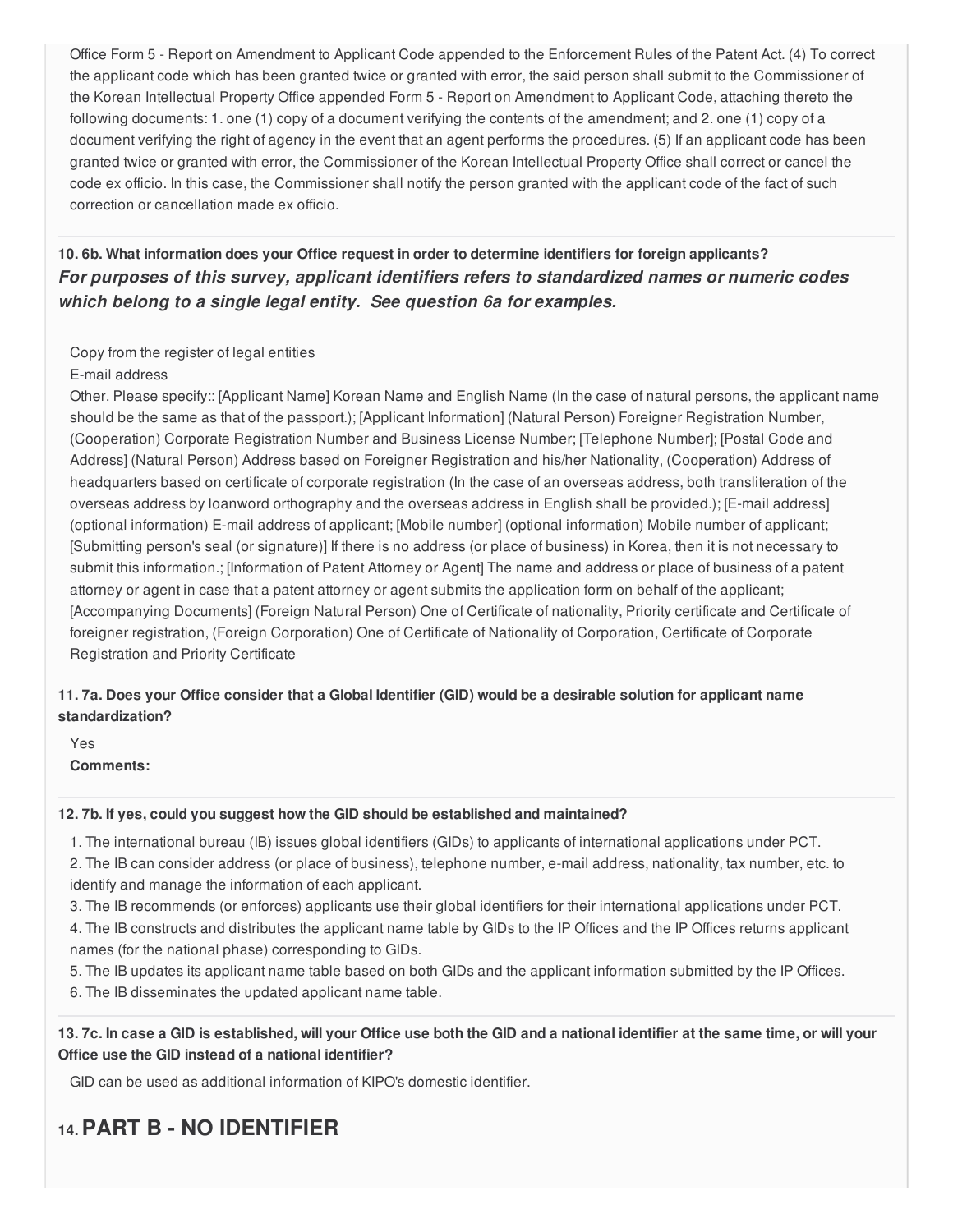8a. If your Office does not use or does not intend to use identifiers for applicants, please explain why: *For purposes of this survey, applicant identifiers refers to standardized names or numeric codes which belong to a single legal entity. See question 6a for examples.*

15.8b. Please describe any alternative approach to the use of identifiers that your office is using or contemplates using, including how that approach deals with issues of name ambiguity (misspellings, multiple spellings, different character sets, **etc):**

*For purposes of this survey, applicant identifiers refers to standardized names or numeric codes which belong to a single legal entity. See question 6a for examples.*

16.9. Please explain any drawbacks or legal complications your Office may have related to using identifiers: *For purposes of this survey, applicant identifiers refers to standardized names or numeric codes which belong to a single legal entity. See question 6a for examples.*

**17. 10. Which of the following options would you consider for investigation in your Office?**

*[Note \* Normalization – correction of "trivial" errors (which leave the possibility of multiple name variants for one applicant)*

*\*\* Standardization – using one name variant for an applicant (which might not be the ultimate owner, as IP rights can be registered in the name of a subsidiary when the beneficiary is the parent company)]*

Please mark each option that you choose with (L: Low), (M: Medium) or (H: High) depending on the priority attributed **by your office.**

|                                                               | $L:$ Low $\mid M:$ Medium | H: High |
|---------------------------------------------------------------|---------------------------|---------|
| Use of identifiers                                            |                           | X       |
| Normalized* names                                             |                           |         |
| Use of "dictionaries" of patentee names by patent information |                           |         |
| Use of standardized** names designated by applicants          |                           | X       |

**Other. Please specify:**

18.11. What is your Office's desired outcome from the Name Standardization Task Force (set of recommendations, public **database, etc.)? Please explain:**

We think that the TF cannot force the IP Offices to modify their legal system in order to adopt applicant identifiers. In this regard, we hope that the TF would investigate and share various computer algorithms for the normalization or standardization of applicant names and issuance policies of applicant identifiers as many as possible. Investigating computer algorithms will give us lots of hints to standardize applicant names of historical data. For the future applications, it is expected that the TF would elaborate the concept of GID and establish an operation plan of GID. We eventually expect that the TF would construct public databases based on GIDs.

19.12. Where should the standardization effort be focused? For example, on internal systems in IPOs or for externally-held **IP databases?**

Applicant name standardization can be categorized in at least 4 ways, which are applicant name standardization by